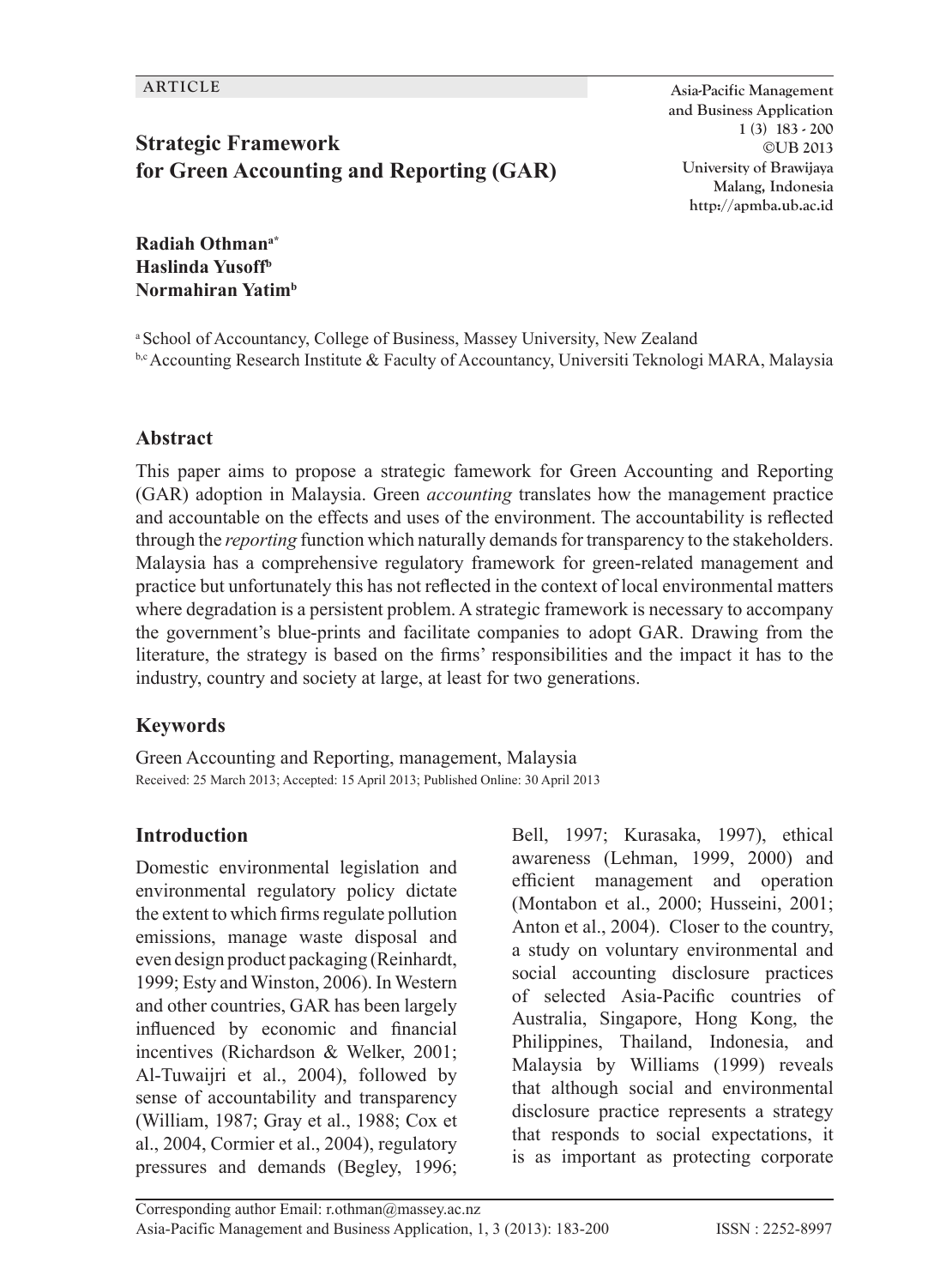self-interest (ibid., p. 226) thus, there must be a balance between the economic and environmental responsibilities of the firms.

The main aim of this paper is to propose a strategic famework for Green Policy and specifically, Green Accounting and Reporting (GAR) adoption in Malaysia. Green *accounting* translates how the management practice and accountable on the effects and uses of the environment. The accountability is reflected through the *reporting* function which naturally demands for transparency to the stakeholders. The GAR Framework would provide the policy makers and corporate strategist a conceptual model that demonstrates how GAR can be built into corporate strategies.The Malaysian government is highly supportive of green engagements by organisations, both public and private sectors. For instance, in the recent budget, an allocation of fund amounting RM1.5 billion has been made for renewable and green technology practices. Despite these strong support, Malaysian Companies are still lagging behind developed and other developing countries in terms of GAR practices.

The current available structures and frameworks for business and environmentally related management and reporting practice in Malaysia include CSR Bursa framework, ACCA MaSRA Award, Malaysian Code on Corporate Governance (MCCG) are yet to promote greater business engagement with GAR practices. The inavailability of supporting methodologies or frameworks induce companies to turn to management consultants. While few companies are priviliged with financial resources but many have turned to diverse alternative strategies in implementing GAR.

This paper contributes to the body of knowledge in GAR from three perspectives. First, the development of the conceptual Strategic Framework for GAR is the first attempt to develop a generic model focusing on potential strategies at various levels for Malaysian firms. Policy makers at the national or corporate level need to understand the challenges faced in order to successfully implement GAR in their local business communities. It is critical for the corporate to see the environmental issues are corporate issues as much it is as the nation issues. In this respect, the issues of cultures, regulatory environments, NGOs and global standards must all be taken into consideration (Galbreath, 2006). Second, the paper demonstrates how these strategies can be implemented and integrated in the overall corporate strategies. The strategies can be further refined for the formulation of industry-specific strategies and related policies. An identification of various forces that catalyse the strategy is important to ensure successful implementation of GAR at firm-level. As every country has its own distinct traits, the GAR strategy to be introduced and implemented should be customised rather than imposing the global strategy as the local context for GAR would be different depending on the various tradition of the particular setting. Lastly, the framework advocates the role of accounting function in supporting the corporate green strategy and business strategy.

### **Literature Review**

Malaysia is an active international member that reviews environmental issues at regional and international levels, and has ratified most major multilateral environmental agreements including the Kyoto Protocol. Malaysia also has a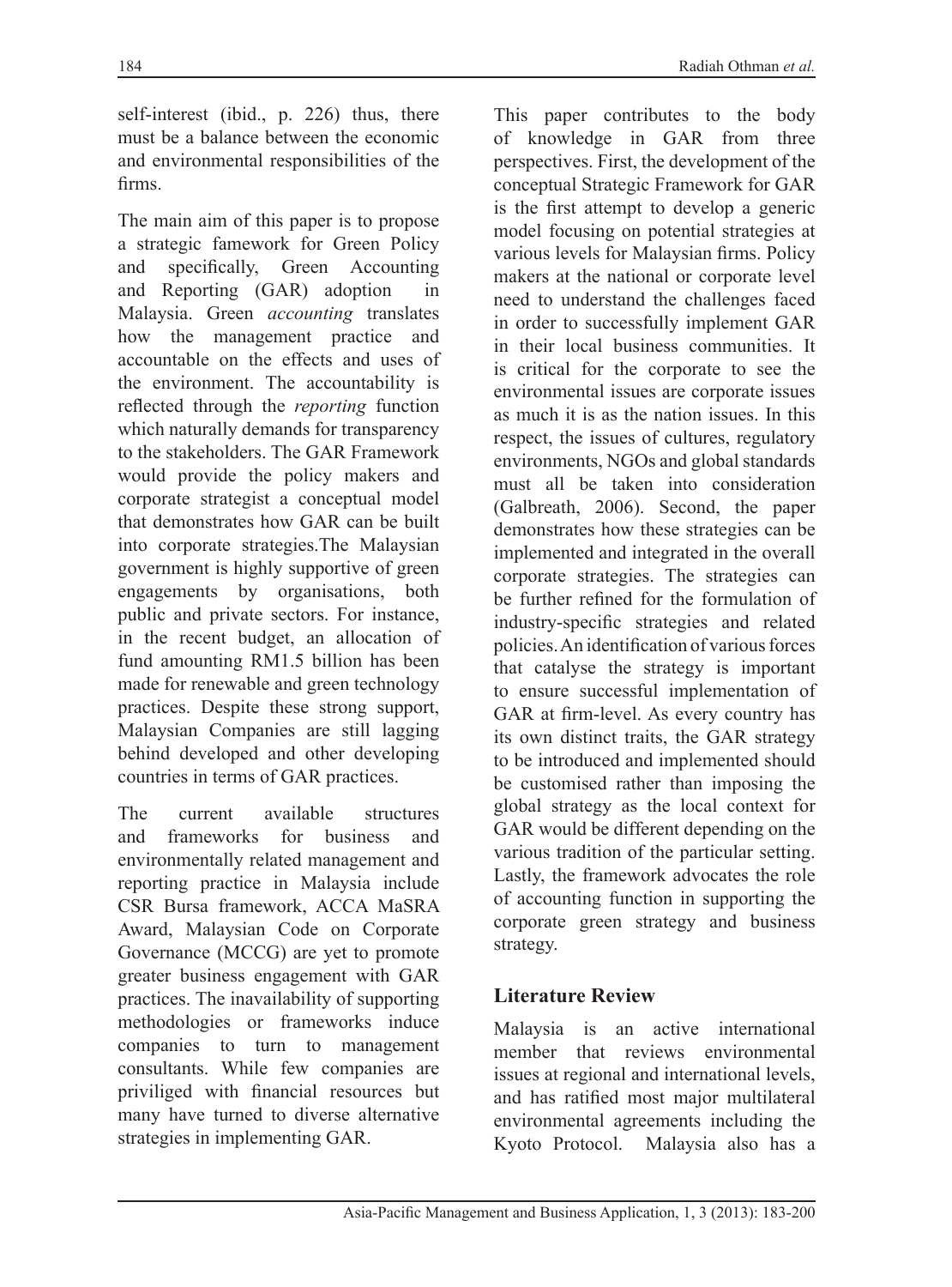comprehensive regulatory framework for green-related management and practice (e.g. Environmental Quality Act, 1974; Land Conservation Act, 1960; and Forests Enactment, 1935, Five-year development plans, the (Development) Perspective Plan, and Vision 2020). Despite these national green/environmental settings, local environmental matters remain a problem and environmental degradation in Malaysia continues. Unless a strategic approach for GAR is adopted, the environmental degradation would continue and as such it is timely for business corporations be pressured to be more greens.

Rapid rates of urbanization, intensification of environmental impacts from industry as well as accelerating population growth rates have caused adverse social and economic impacts. These factors have clearly added pressure on the natural environment (see Malaysian Environmental Quality Report, 2004). Sani (1999) reports that over a 24-year period, there has been a 22% reduction in the forest stock in Peninsular Malaysia. The main cause of deforestation has been large-scale land development, mining, dam construction and intensive logging activities. In particular, the result has been a massive loss in biodiversity, increased erosion, potential extinction of wildlife stocks, the siltation of rivers and high levels of water pollution. The Ninth Malaysian Plan (2006-2010) promotes environmental stewardship through various parties' involvement including businesses. Nevertheless, corporate green engagement through accounting and reporting is far from successful. Green reporting in particular is found to be minimal, general and low in quality (e.g. Nik Ahmad, 2004; Thompson & Zakaria, 2004; Yusoff et al., 2006; Yusoff & Lehman, 2008; 2009). Firms need to highlight to shareholders and stakeholders that they are

achieving balance between environmental responsibility and profitability (Valentine and Svage, 2010) through environmental reporting. However, the focus mainly on information transparency rather than corporate strategy and the persistent environmental issues in Malaysia have suggested that green policy cannot be separated from corporate strategy. Thus, it is crucial to explore possible strategies and potential ways for companies to embed GAR into their strategies in Malaysia.

# **Integrating Green Accounting And Reporting In Corporate Strategy**

Strategy is concerned with understanding and addressing issues that impact on a firm's ability to achieve its mission, so that products/services can be produced to meet the needs of the markets it serves through effective resource configuration, in order to build and sustain competitive advantage (Galbreath, 2009, p.110). However, first a firm needs to revisit its commitment to environmental governance or its green policy before it can decide the strategy to be adopted at firm, industry, country and society level. The commitment can be ranged from shallow to deep commitment (Figure 1). According to Valentine and Savage (2010), the deep commitment is demonstrated through the availability of quantitative environmental performance data in environmental disclosures that reflect firm's high commitment in establishing systems and structures to monitor commitment. The firm must make real attempt to integrate environmental concerns into the existing decision-making process in all aspects of corporate management. On the other extreme, shallow commitment firms provide vague, qualitative exhortations but absence in environmental initiatives and lack substance in its disclosure.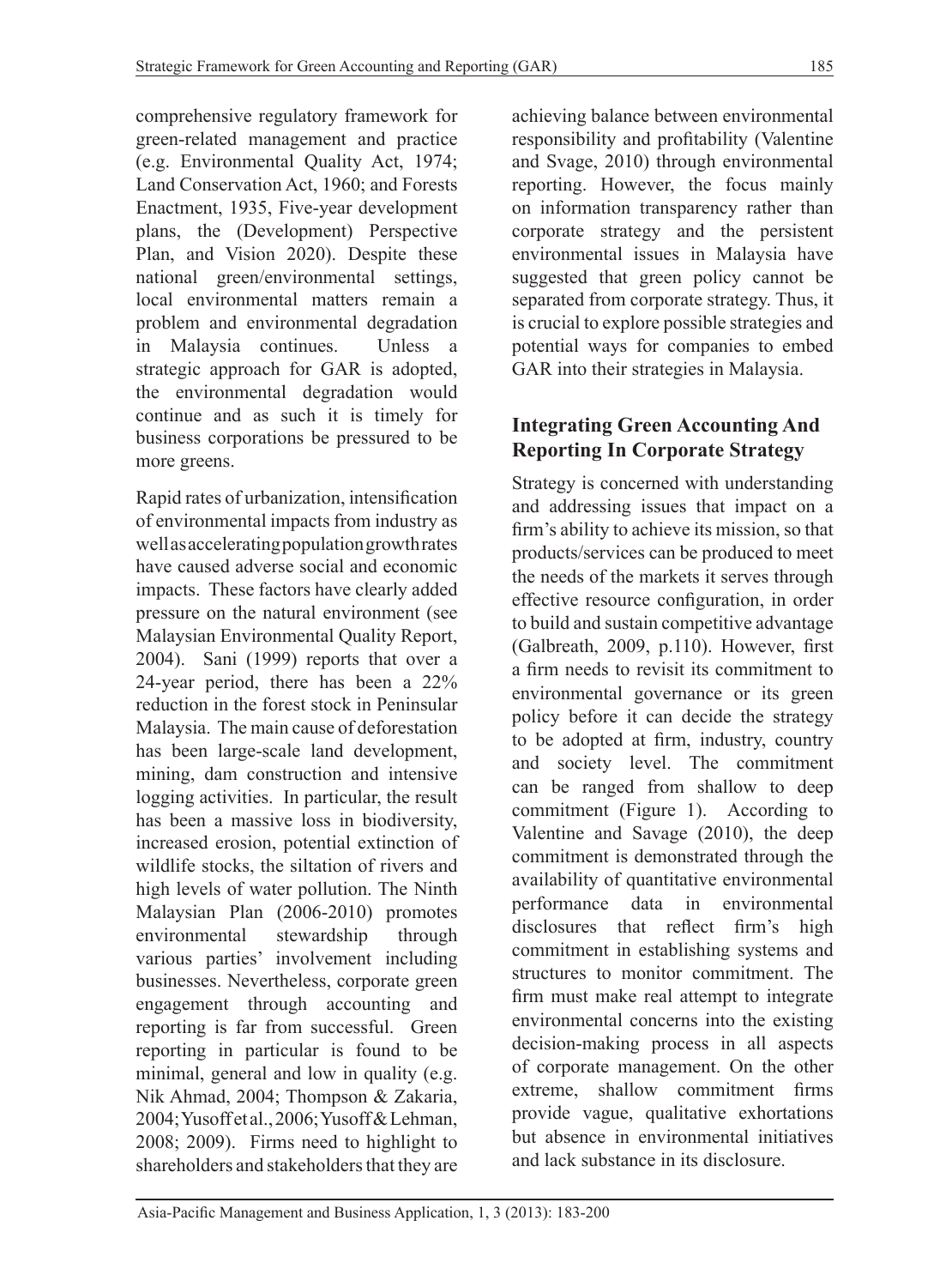

# **Figure 1: Strategic commitment to environmental governance and the relationship to environmental disclosure (adapted from Valentine and Savage, 2010, p.12).**

Once, the commitment level has been reassessed, the firms might want to consider the following factors before deciding on improving their level of commitment (Rubenstein, 1994, p.8):

- *• Who are the stakeholders?* E.g. who benefits from the forest, and what is our corporation's accountability to them for sustaining the business *and* the forest.
- *• What is our accountability contract?* What is the company "contract" for maintaining the living forest, including the diversity of natural capital and habitat preservation? And what about the people-the jobs of loggers and the return to shareholders?
- *• What are the limits?* What are the social and ecological limits that define business's tradeoff options about the scale and technology of development?
- *• What are our options?* What kinds of tradeoff options do we have when it comes to balancing business limits and biological limits; how much will they cost and who is going to pay for them?
- *• What are the costs of doing nothing?* What are the potential costs of proceeding with a business-as-usual strategy?

Once, the firm so decide to commit on becoming more "green", it needs to strategize the Green Policy into its Corporate and Business Strategy. It needs to understand the various forces that might influence the success of such strategy on its viability in the future. Valentine (2009) introduced a Green Onion Framework to illustrate the inter-relationships between the five dominant forces (macro element; secondary stakeholder elements, industryspecific elements; firm-specific elements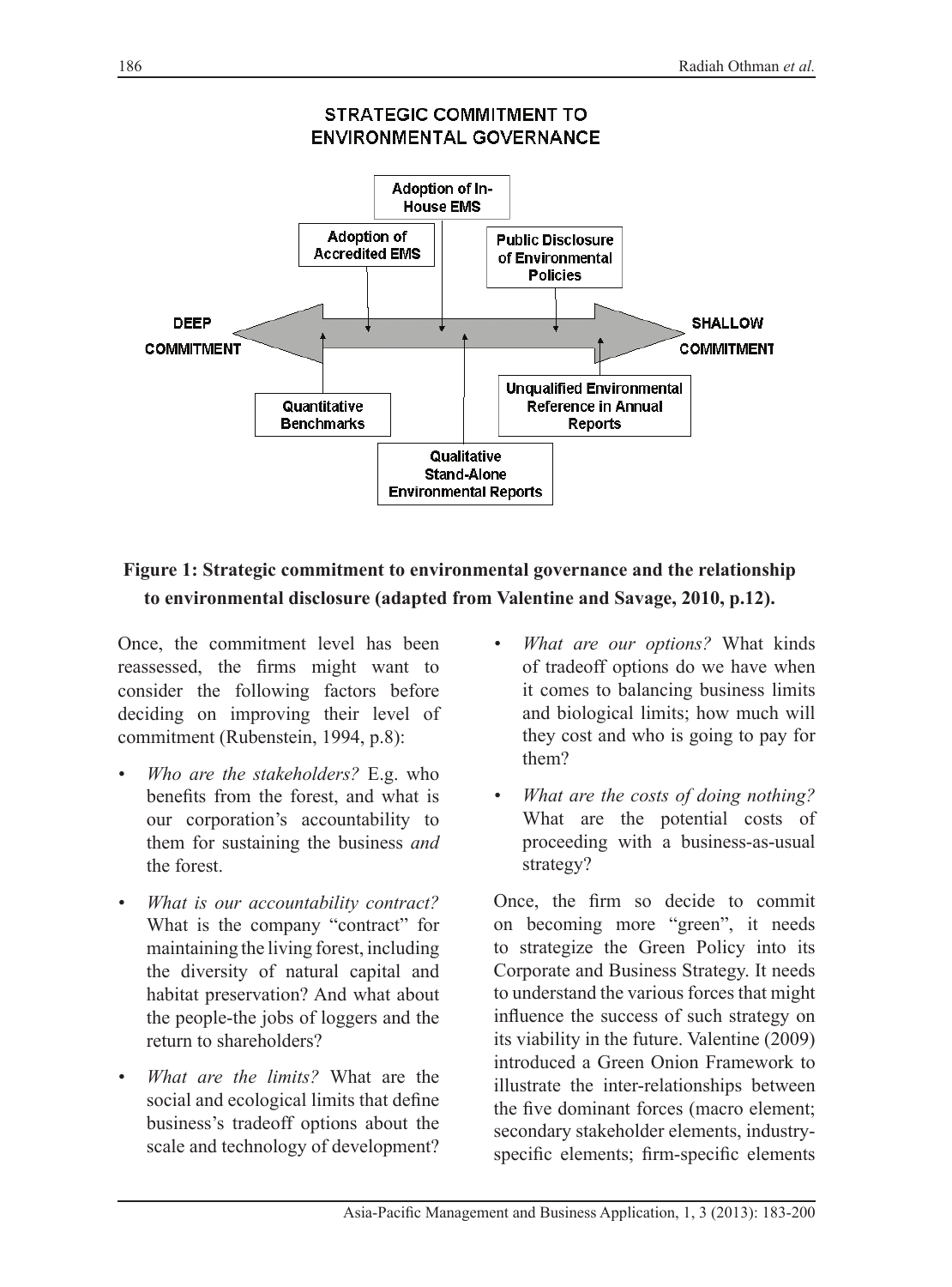and functional elements) that influence environmental governance strategy from a common conceptual blueprint. Inspired by Valentine (2009)'s Green Onion Framework as a corporate environmental planning tool, the aim of the proposed Strategic Framework is to provide a "comprehensive, stakeholder-centric environmental strategy framework that is clear enough to permit application at the functional level" but allow for integration with mainstream strategic planning. This can be made possible for constructing a strategic taxonomy that to compare and contrast the categories and demonstrate how each of the parts fits into the larger strategic picture. The GAR Strategic framework taxonomies are as follows:



**Figure 2: Strategic Framework for Green Policy in Malaysia**

# **The Core – Green Policy**

At the core of the framework, is the Green Policy for the firm. Under a regime of comprehensive environmental management, a company will set corporate goals for effluent and develop corporate policies on the environment, appointing a senior vice-president to champion the environment at the boardroom level (Rubenstein, 1994). The introduction of the policy reflects the senior management commitment at the highest level. The policy must include the planning, measurement, monitoring and reviewing process. The planning process must identify all environmental aspects of operations and outline effective environmental management procedures. This includes the setting of the aims for environmental improvement, training, awareness

campaigns, proper documentation for the implementation and emergency preparedness. The measurement process includes the procedures involved in collecting, integrating and channelling relevant environmental data to various departments depending on their specialisation and needs. For example, the accounting department might need data on environmental cost. This might include; costs for prevention or correction of environmental impact; prevention costs related to correction of defects; and cost of end-of-the-pipe control, preventing repetitive error (Yakhou and Dorweiler, 2004, p.75). The monitoring process includes the measurement and reporting of environmental performance (including non-conformance) and necessary preventive and corrective actions through risk-assessment procedures. The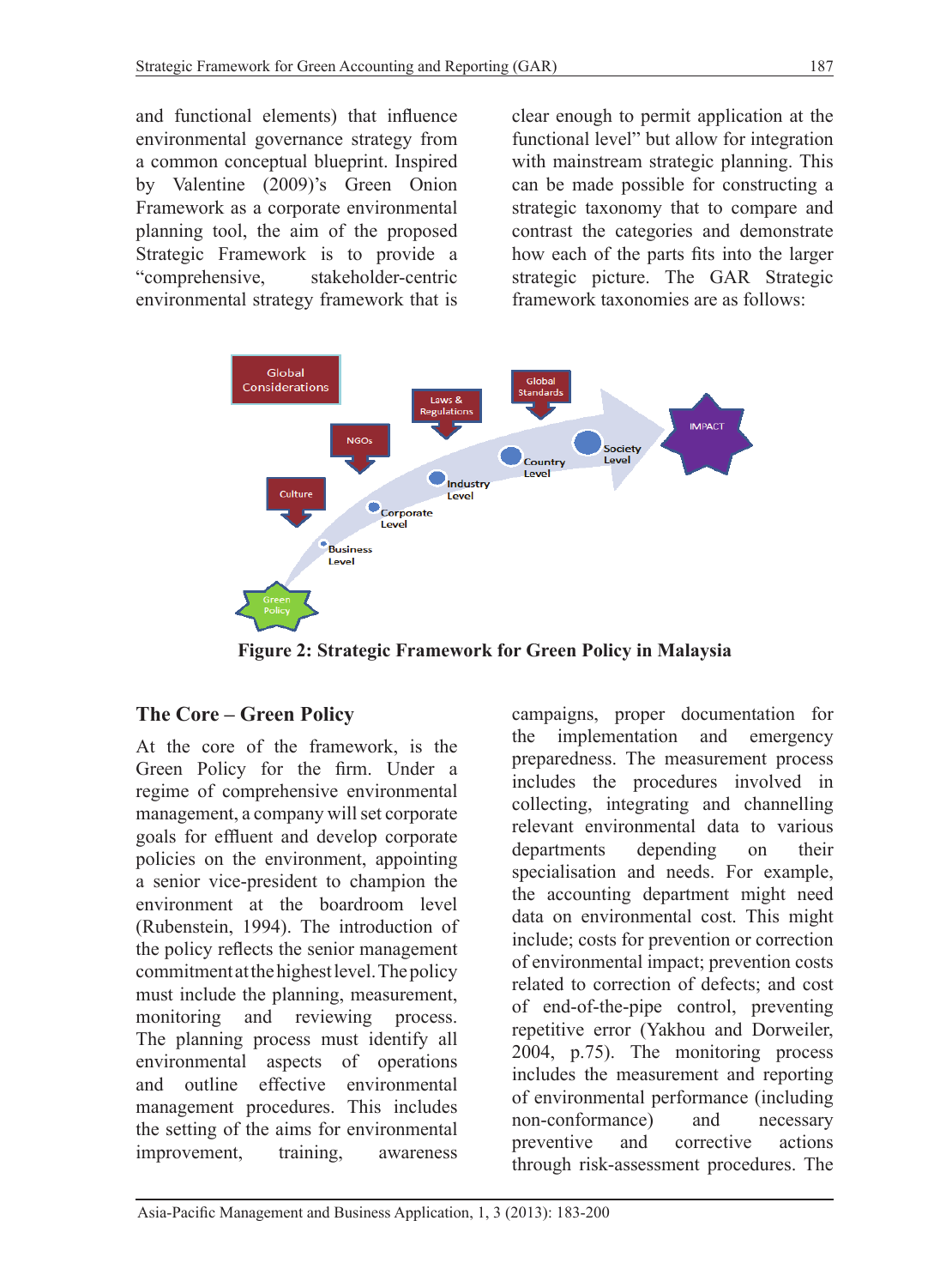review process includes management responsibility to review and assess the effectiveness of the policy on continuous basis and might be extended to the auditing of the environmental data and performance.

However, Grinnell and Hunt (2000) suggest that there are few "inescapabilities" to be considered. First, the need to position green policy in the overall business policy and strategy. Second, the accounting department must be ready with its new accounting and reporting system in order to produce its green accounts and financial statements. Third, there must be a new arrangement for an audit to be conducted for compliance with certain standards and regulations but also the reporting appropriateness of the Green accounting system reflected in the financial statements reported in the Annual Report. These will be explored in detail at the corporate and business strategy levels.

### **Business Level: Business Strategy - Green Business**

Business unit strategy is concerned with how the firm competes within a particular industry or market (Galbreath, 2006). The strategies at this level must focus on enhancing corporate reputation through reduction of production cost and appeal enhancement to its products and services. Integrating environmental policy in business strategies will be a central issue for companies in the years ahead (Yakhou and Dorweiler, 2004).

Despite organised efforts for regulating the environment, it is still voluntary in Malaysia. The best tactic is to keep up to date with environmental policy developments in the country and prepare the firm for any changes that may be required in response to regulatory activity (Valentine, 2009). Adopting a pro-active

approach (now) may be much cheaper than penalty for not complying with regulation in later years when it is made mandatory or regulated. If they can build to specifications well in excess of existing regulations, when the regulations get tougher, they have the relative luxury of choosing when to make a major upgrade, choosing a time that is more desirable in the business cycle or a time when interest rates are down (Rubenstein, 1994). Rondinelli and Vastag (2000) noted that being proactive in environment consists of: lifecycle analysis of products and processes; environmental policies of companies in the supply chain; recycle, remanufacture and redesign of products; monitoring and auditing environmental performance; and accounting for environmental costs and savings. There are also opportunities for new business avenues such as 'ecolabeling' and recycling (Yakhou and Dorweiler, 2004). Apart from that, cost saving through energy conservation and waste minimisation can ultimately increase the profitability. In order to reap such benefits, some levels of integration are necessary.

According to Yakhou and Dorweiler (2004), one level of integration is aimed at involving environmental considerations in every day decision and the other level is organizational, which is to decide which business function should be integrated. Since each function represents a discipline specialization, resolution of differences can be difficult and complex especially to non-technical departments such as the accounting function. These differences due to differences in specialisation, training, technical terms and jargons used. Integration is a good solution for this conflict resolution. Integration can be conventional or non-conventional (Fryxell and Vryza, 1999). Non-conventional is in the context where the environment exerts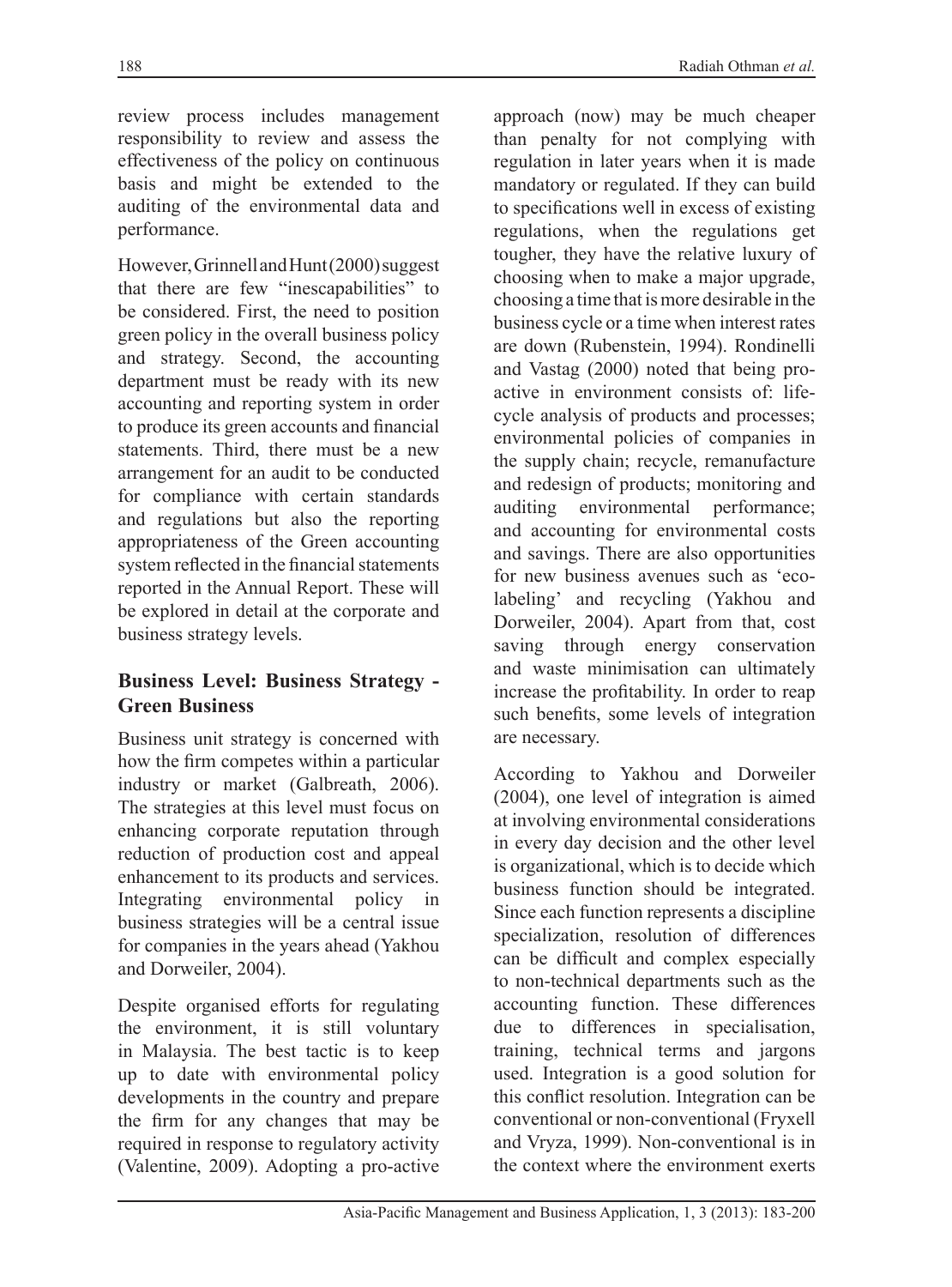direct influences on the organization through regulations, international standards and shareholders. A useful vehicle for integration is the environmental management system (EMS) with ISO 14001 standards (Yakhou and Dorweiler, 2004) since the system integrates functions through each function's interfacing with input and output of that system. The EMS also provides specific tools such as life cycle accounting and environmental cost accounting which can benefit the accounting department greatly.

# **Corporate Level: Corporate Strategy**

Corporate strategy is concerned with the scope of the firm in terms of the industries and markets in which it competes (Galbreath, 2006). The strategies at this level must focus on management of capital assets (Valentine, 2009). According to Valentine (2009) all firms do not have the same capacity to commit to environmental governance practices. Thus, multidiscipline team must be emphasised in order to support the top-level strategy and to benefit from directing the company in an environmentally sound manner (Yakhou and Dorweiler, 2004).

Valentine (2009) suggests five broad strategies areas that firms can leverage enhanced environmental management practice:

- Green positioning strategies strategies that incorporate environmentally friendly features into a product or service.
- Financial strategies strategies that enable firms broaden access to green investment funds.
- Brand protection strategies strategies to fortify a firm's reputation or help reverse consumer's negative perception.
- Quality strategy strategies to eliminate input, process, output inefficiencies.
- $Cost-control$  strategies strategies to save cost through improved environmental management techniques or avert future relating to fines and law suits caused by poor environmental practices.

Alternatively, Galbreath (2006) offers four strategic options to consider for CSR: the shareholder strategy; the altruistic strategy; the reciprocal strategy; and the citizenship strategy.

- The *shareholder strategy* is based on Friedman (1970) and holds that its only responsibility to society is an economic one.
- The *altruistic strategy*, on the other hand, is one based on "giving back" to the community in the form of monetary donations to various groups and causes.
- The *reciprocal strategy* takes a more strategic approach to CSR in that it views social responsibility as good business. That is, by taking on broader social responsibilities, the firm not only offers improved benefits to society, but it also benefits in the form of financial and other tangible rewards.
- Lastly, the *citizenship strategy* is the most strategic where a firm identifies and dialogues with its stakeholders as part of input to corporate strategy formulation. By doing so, CSR strategy is specifically directed at individual stakeholder needs. By offering full and open disclosure through mediums such as triple bottom line reports, firms leveraging a citizenship strategy aim for public transparency and accountability.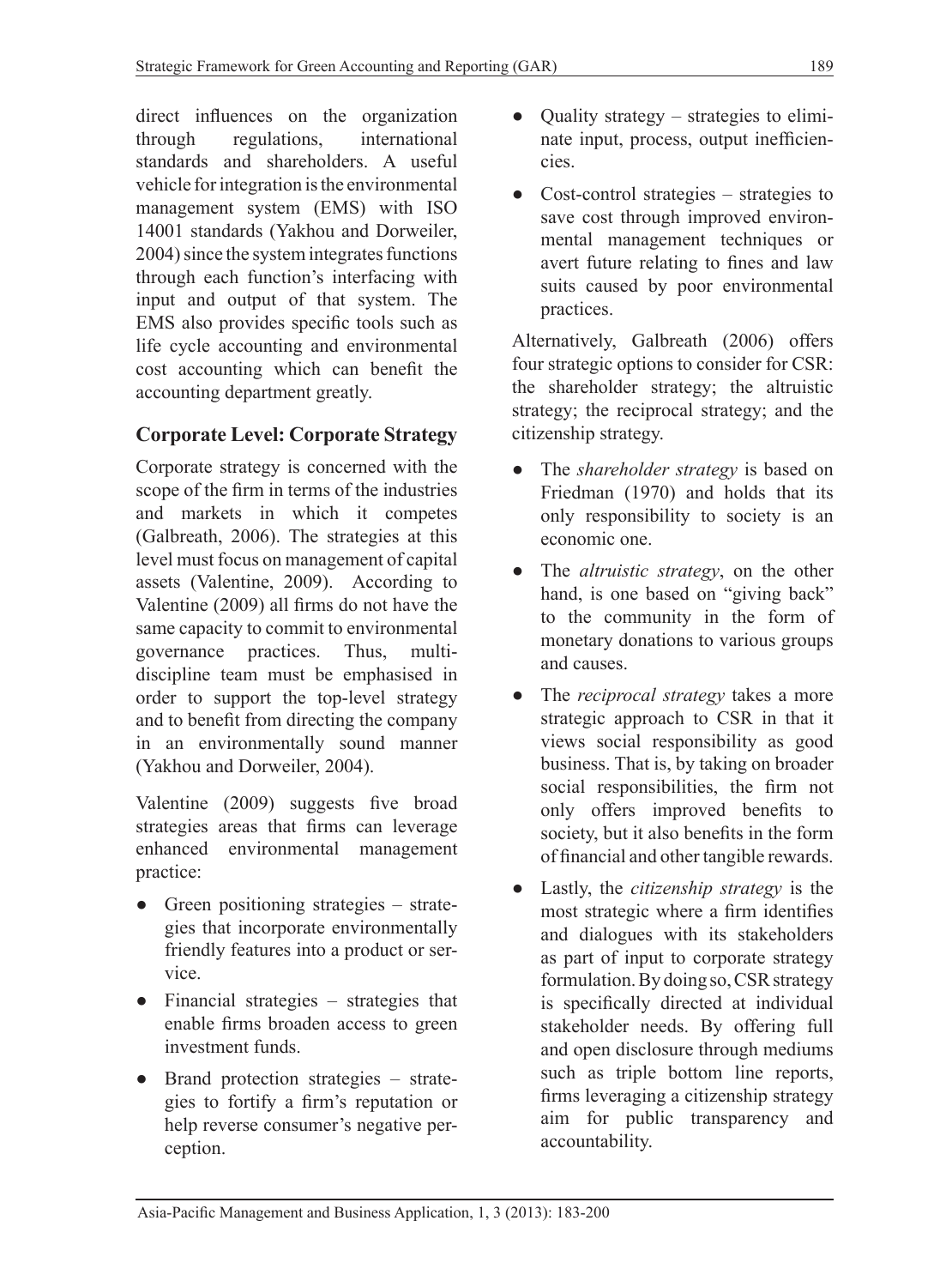Once decided on the strategic option, firm might want to know how this can be built into the strategy dimensions. Galbreath (2009) proposed six strategy dimensions to be considered.

### a) Mission

Firm mission is a declaration of an organization's fundamental purpose, the purpose of its existence, its beliefs and its long- term aspiration (Galbreath, 2009). If a firm wishes to pursue its green policy, this must be embedded in its mission but the firm must strike a balance with its economic agenda. For example, Ben & Jerry mission includes "**Product Mission:** To make, distribute and sell the finest quality all natural ice cream and euphoric concoctions with a continued commitment to incorporating wholesome, natural ingredients and promoting business practices that respect the Earth and the Environment." (BenJerry, 2012).

### b) Markets

A firm target market segment's assessment should also include variable such as social dynamics variable which refers to the underlying expectations that a given market segment places on the role of business in society (Galbreath, 2009). For example, consumer expectation for detailed nutrition facts on packaging has implications for how the products are developed and marketed.

### c) Customer needs

Firms can embrace social needs by understanding what the customer needs are by offering products or services appeal to the customers. This might provide opportunity for firms to offer totally a new product or service by creating new market segment for customers who are concerns about the impact of the products and services on the environment, for example, a hybrid car such as Toyota Prius.

#### d) Resources

Due to resources scarcity, firms must align the existing resources to the new strategy of green policy which will benefit the society or environment to which it belongs but also contain strategic value such as cost saving in using solar panel for its energy generation. In this way, the firm can be considered meeting the social need (reducing the environmental pollution) and the economic responsibility of the firm, that is, to generate profits. At the end of the day, a firm's continued viability is reflected in its ability to compete successfully with rival firms and making profits (Porter, 1980).

### e) Competitive advantage

Competitive advantage is largely concerned with how a firm will compete so as to earn and sustain superior performance (Porter, 1980). In the light of green policy, firms might want to find ways that reduce its cost and increase its productivity by making some changes in the way they process their products or services – the green way – to reduce unit cost and able to sell at a cheaper price than the competitors. In this respect, the competitive advantage is the advantage over companies that do not have a high level of environment performance from the adoption of Green policy. Otherwise, firms might want to adopt differentiation strategy by producing specially tailored products and services to its customers who are willing to pay higher prices for products and services manufactured using green technology.

#### f) Strategic issues

A firm's understanding of the environment in which it belongs is important so that the firm can understand the emerging issues and their implications to be included in its strategy. Ansoff (1980) argues that for an issue to be strategic, it must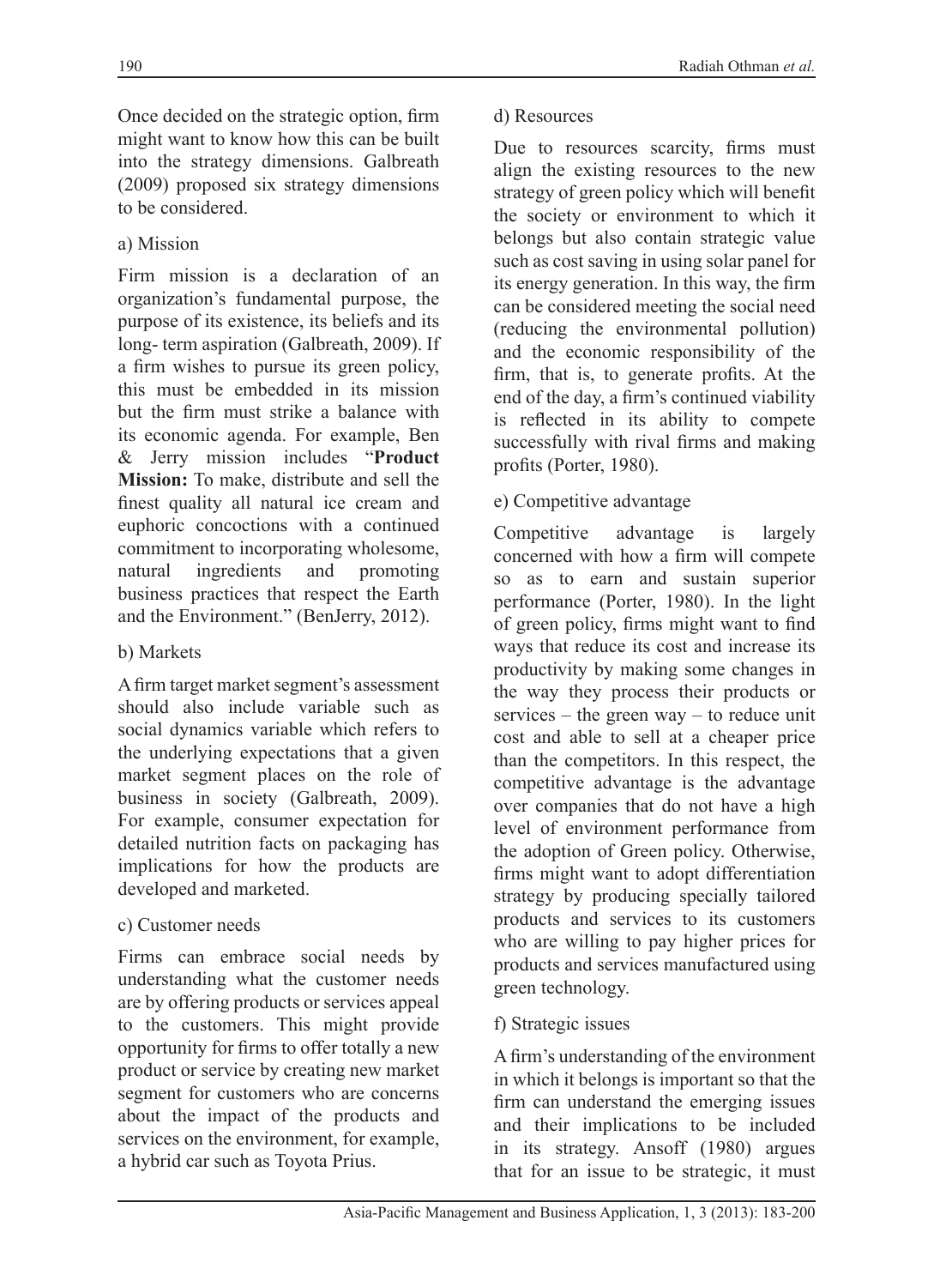be forthcoming development at a level of importance such that the issue can significantly impact on a firm's ability to meet its objective. Through techniques such as media monitoring and analysis of expert testimony would enable the firm to identify the social needs, the emerging issues that might have implications to the firm much sooner (Galbreath, 2009). For instance, a firm dealing with fast food must ensure that its corporate marketing campaign must not include misleading information that can lead to lawsuits and reputation damage especially when the community in which the firm operates is very concern on the issues of obesity among children.

# **Industry level**

Industry-specific forces have the influence on corporate environmental governance in an industry and its progress (Valentine and Savage, 2010). Porter (1980) demonstrated how forces impacting a firm's industry influence the attractiveness of the industry. These forces would influence the overall strategy of a firm thus they would also influence a firm's GAR strategy. In relation to environmental governance, Valentine (2009) categorised the industry-related forces into 6 categories: type of industry; risk associated with specific industry tasks; media exposure; customer (buyer) pressure; supplier (vendor) incentives; and competitive practices.

The strategies at this level must focus on bench-marking industry best practices (Valentine, 2009) as industry type will impact the extent of commitment to corporate environmental governance.

# **Country Level**

Political, Economic, Social and Technological forces in each country influence the extent to which firms within industries approach environmental governance (Kolk, 2005). The impact of political initiatives affects all industries to a certain extent and certain industries to a greater extent (Velentine, 2009). In some countries politics and lobbyists have strong influence on the governmental policy on environment and at times, due pressures at regional and international level can influence the government to be more aggressive in its policy implementation. The economy of the country is also another factor to be considered. Firms operating in Malaysia might not be compelling (at this moment) to environmental standards as the country is not full-

| Category                | <b>Reason</b>                                                                        |
|-------------------------|--------------------------------------------------------------------------------------|
| Type of industry        | Certain industries are heavily regulated.                                            |
|                         | Some firms operate in more environmentally sensitive                                 |
|                         | industries.                                                                          |
| Risk associated with    | Some firms operate/engage in environmentally high-risk                               |
| specific industry tasks | activities.                                                                          |
| Media exposure          | Some firms operate in high-profile industries.                                       |
| Customer (buyer)        | Certain industries are prone to pressures from their                                 |
| pressure                | customers to improve environmental practices.                                        |
| Supplier (vendor)       | Some suppliers offer incentives for firms to adopt more                              |
| incentives              | environmentally friendly practices.                                                  |
| Competitive practices   | Some firms adopt environmental-friendly strategies to<br>gain competitive advantage. |
|                         |                                                                                      |

**Table1: Industry-related forces**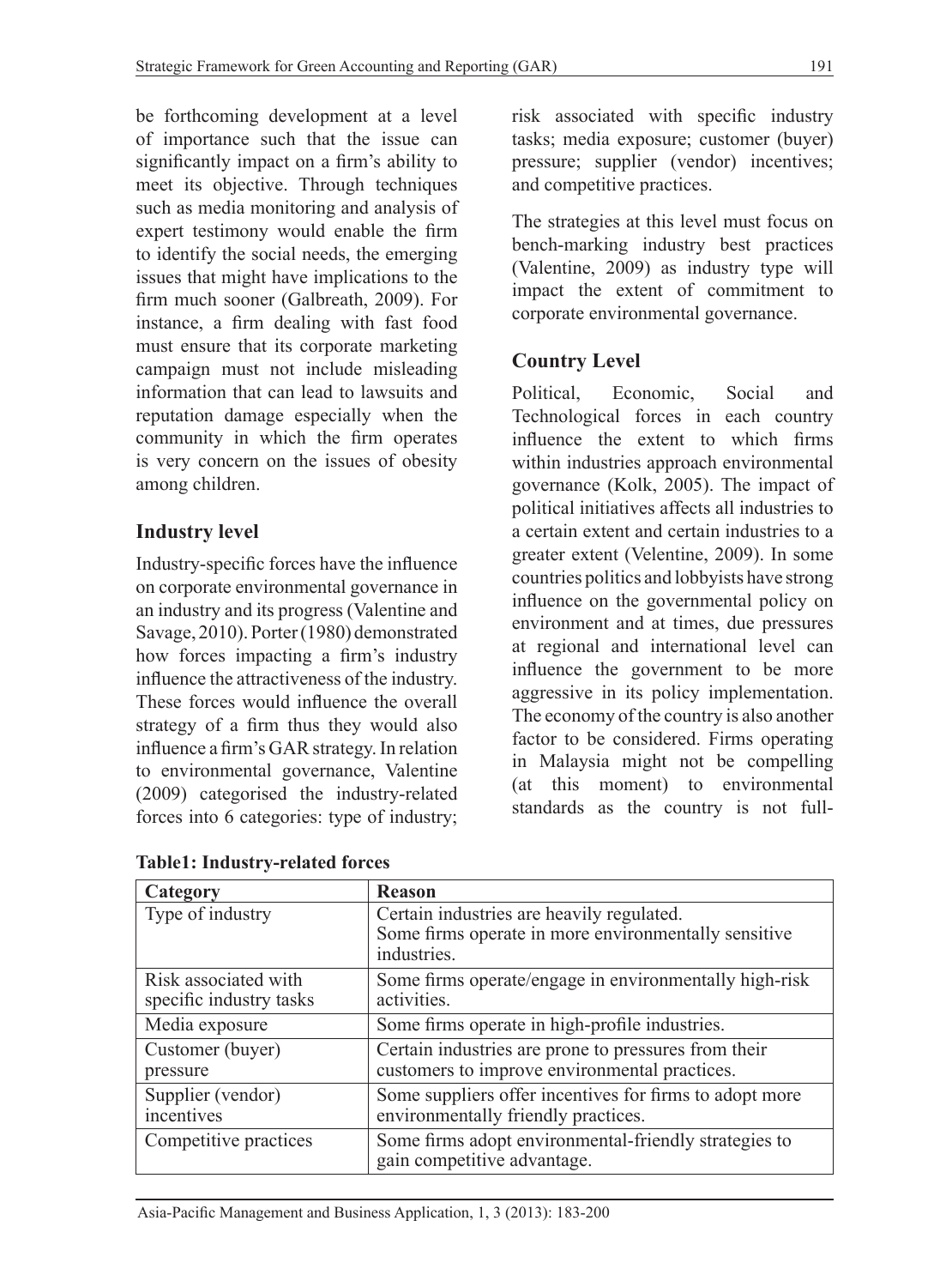fledge ready for the implementation of the standards, what more enforcement and regulations. However, firms must be aware of the recent developments to make sure that they are ready far ahead for such regulations. Social expectation varies between countries. In Malaysia culture, patriotism and religion shape are dominant in shaping what is acceptable or not. How these going to affect on what is environmentally acceptable or not, is still not clear but firms must avoid issues that can trigger social unrest as what happened in Indonesia when Sinar Mas, which supplies palm oil to food giants Nestlé and Cargill, is at the centre of an 'ecological disaster' as critical orang-utan habitat and carbon-rich peatland are destroyed. Social conflicts were inflicted as people who depend on forests for their livelihoods are being forced to change their way of life. Lastly, the technological progress in a country can have an influence on the ability of the firm embracing environmentally friendly production facilities. Firms must consider the cost and benefits of using the facilities given the technology available in the country. Firms can engage in constructive partnerships pertaining to this issue. Overall, the strategies at this level must focus on maximising goodwill.

## **Society Level**

The strategies at this level must focus on anticipating changes and designing strategies responses. There are issues that need to be tackled at the society level. For instance, the education of students taking accounting courses, to provide technical and legal bases in academic preparation and to avoid 'discipline insularity' (Grinnell and Hunt, 2000). The future accountants must be academically trained and be able to keep abreast with the changes in the accounting system such as quantifying the environmental cost and cost saving in energy conservation and waste minimisation.

The training for environmental auditor should be considered seriously. The credibility of the environmental auditing is crucial (Yakhou and Dorweiler, 2004). The auditing might not only cover the aspects as required in the statutes but also include the internal controls within the jurisdiction of the management. The audit needs the close co-operation from both the external auditor of the financial statements and the environmental auditor. The external auditor must also be trained in auditing Green accounting and be familiar with how the data are being collected, accounted and reported in the financial statements. Thus, reliance of the environmental auditors alone might not be appropriate in the circumstances as the external auditors serve the public interest in forming his opinion on the truth and fairness of the financial statements. These are some issues important to influence the capital market that the country is ready for such change in GAR.

## **Responsibilities**

Responsibilities are the expectations placed on the corporation by the shareholders and stakeholders. Carroll (1979) conceptualises CSR in the context of economic, legal, ethical and discretionary (or philanthropic) responsibilities. Firms need to consider these in drafting its strategies. Carroll explains that the economic responsibility of business is 'to produce goods and services that society desires and to sell them at a profit' p.500). By doing so, businesses fulfil their primary responsibility as economic units in society. The legal responsibilities of the business refer to the positive and negative obligations put on businesses by the laws and regulations of the society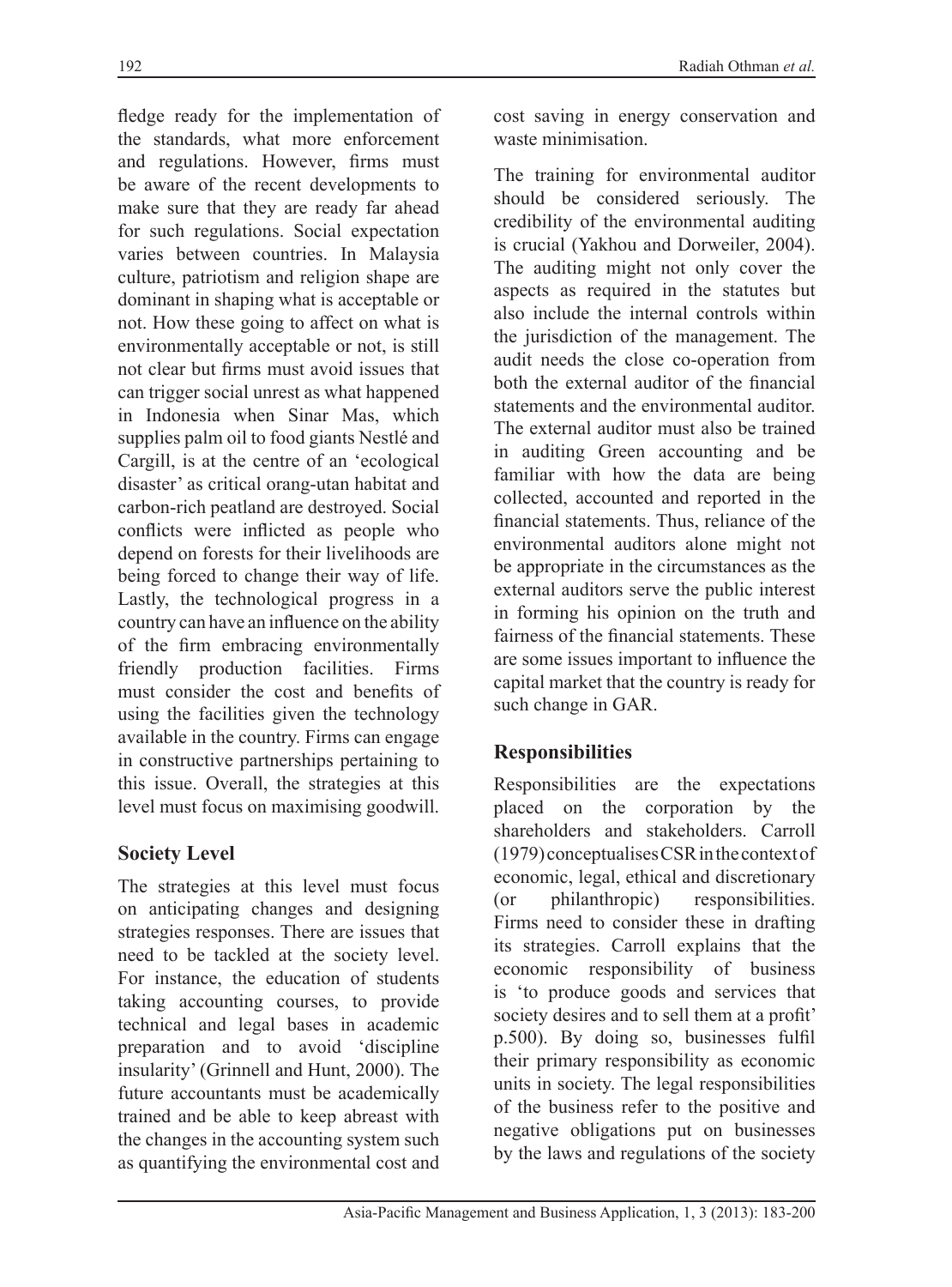whether it operates. While the ethical and philanthropic responsibilities are responsibilities that go beyond the economic and legal responsibilities. Carroll further distinct these responsibilities are follows: economic and legal responsibilities are 'required'; the ethical responsibilities are 'expected' and the discretionary/ philanthropic responsibilities are 'desired'. According to Galbreath (2009), society's unspoken expectations of firms include responsibilities such as adherence to global labour and environmental standards that are not required by law, triple bottom-line reporting, following industry norms and codes of conduct, fulfilling brand promises and contributing philanthropically to the community.

# **Impact**

Strategy takes on significant meaning not only with respect to fulfilling social responsibilities and the development of the firms, but also with respect to the development and sustainability of society/ nation (Galbreath, 2009). The business organization has impact through capital, ownership and societal uses of products and services, with impact on the environment (Yakhou and Dorweiler, 2004, p. 76) and reflected in the improvement of quality of life, sustainability, reputation, competitiveness, meaningful and fulfilment, and economic growth and prosperity (Galbreath, 2009).

# **Global Consideration**

# i. Culture

Socio-cultural differences affect the levels of environmental governance and reporting in a given country (Valentine, 2009). According to Burton et al. (2000), assessment, understanding the cultures of the countries and regions a firm is seeking to operate in is very important. As different cultures emphasize different values, firms who understand the intricacies of a national or regional culture are better equipped to address local concerns of social responsibility when and where necessary (Galbreath, 2006).

# ii. NGOs

There has been an increasing trend for environmental organizations and local environmental groups exposing poor environmental practice (Wilmshurst and Frost, 2000; Carter, 2001). NGOs are causing substantial changes in corporate management, strategy and governance (Doh and Teegan, 2003). They have increasingly monitored the corporate behaviour and never hesitate to report wrongdoings or illegitimate activities on the social media which can subsequently lead to public protesting and reputation damaged on the part of the firms. Their displeasure can cost severely the market viability of a firm's product offerings (Carter, 2001), thus, a firm must consider the role and impact of NGOs in the country in which it operates when assessing whether their Green policy need further refinement or modification to suit the local environment.

iii. Laws and regulation

Social pressure can lead to high levels of environmental regulation (Valentine, 2009). A firm must consider the regulatory environment under which it must operate in a given country in relation to green policy. Valentine further asserts that firms that are operating in countries which have a rapidly advancing level of affluence can expect stricter environmental regulation and enforcement over time. It has also been shown that government regulation of industry is more likely in industries where environmental governance is poorest (Patten, 1992). Government regulators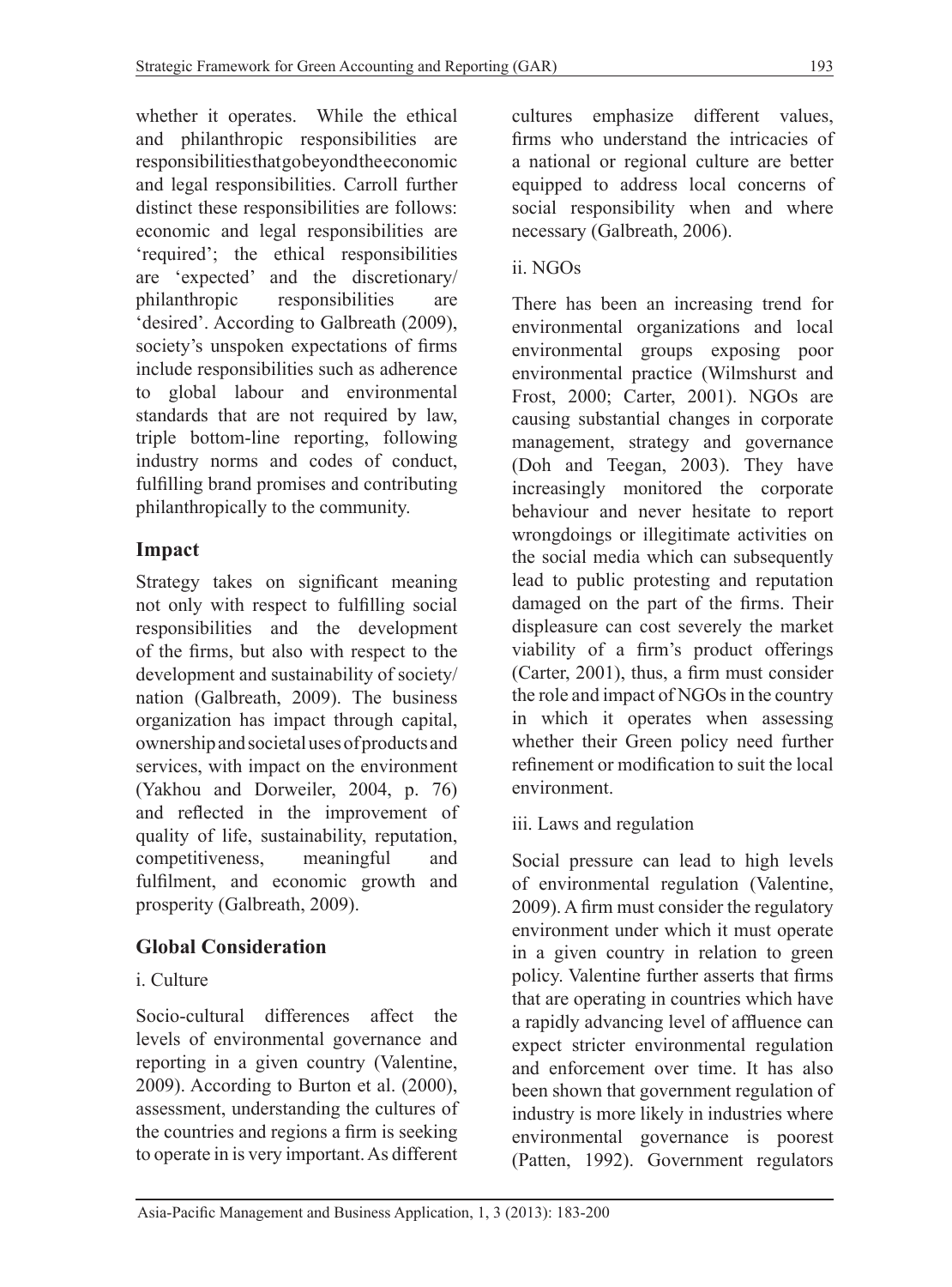who are displeased can impose stricter regulations, levy financial penalties, and even force businesses to close (Beets and Souther, 1999).

#### iv. Global standards

Firms operating in a technologically challenged country often face much lower environmental standards and less pressure to improve environmental governance (Valentine, 2009). By imposing standards<br>on environmental accounting and on environmental accounting and environmental auditing, the company is left to set standards for performance without regulatory intervention (Reynolds and Reynolds, 2001). Decisions had to be made on whether the firm wants to apply the same standards that go beyond the requirements of the country in which it operates. Doing nothing or business-asusual, is no longer a luxury or an option.

### **Two-Generation Consideration of Environmental Stewardship**

One a firm has set to adopt the Strategy Framework on its green policy, the firm has to mull over its environmental stewardship. The firm cannot isolate itself from managing for sustainable development. Rubenstein (1994, p.45- 47) first introduced the concept of twogeneration consideration of environmental stewardship, in that companies would be accountable for at least two generations (Figure 1). It is crucial for any company to understand and accept this accountability of stewardship before any strategy can be considered, planned and implemented. Rubenstein's explanation is as follows.

First, the company needs to understand the similarities and significant differences between comprehensive environmental management and managing for sustainable development. In the former regime, the starting point would be existing

regulations and legislations. These would be continuously monitored and analyzed. Changes would be anticipated well in advance. Under a regime of managing for sustainable development, the starting point would be the carrying capacity of the co-system. While business would be the senior partner in the former regime, the environment is an equal partner in the latter regime. Here the operant philosophy is that the business and the ecosystem upon which it depends are seen as interdependent entities.

A company practicing environmental management will monitor compliance with its goals through on-site measurement of effluent, through environmental audits. If there is a variance between goals and actual effluent, corrective action will be taken – fixing the problem, developing a new strategy for an unforeseen situation, or conceivably reassessing the economic viability of the goal. If all is well, the board will get assurance that they do not risk fines or personal imprisonment. As depicted, it is a closed-loop regime of self regulation.

In contrast, under the regime of sustainable development, the starting point is whether the goal is sustainable, and for how long. Implicit in sustainable development is the concept of fairness between generations or intergenerational equity. In short, the inherent carrying capacity of the ecological domain is the primary consideration. Business limits must then be intertwined with these environmental considerations that are largely driven by scientific knowledge on attributes of ecosystem health, the chemical and biological properties of toxins released, as well as the related social factors. Thus, under a regime of sustainable development there is a lot more uncertainty, a different philosophy towards the inherent risk of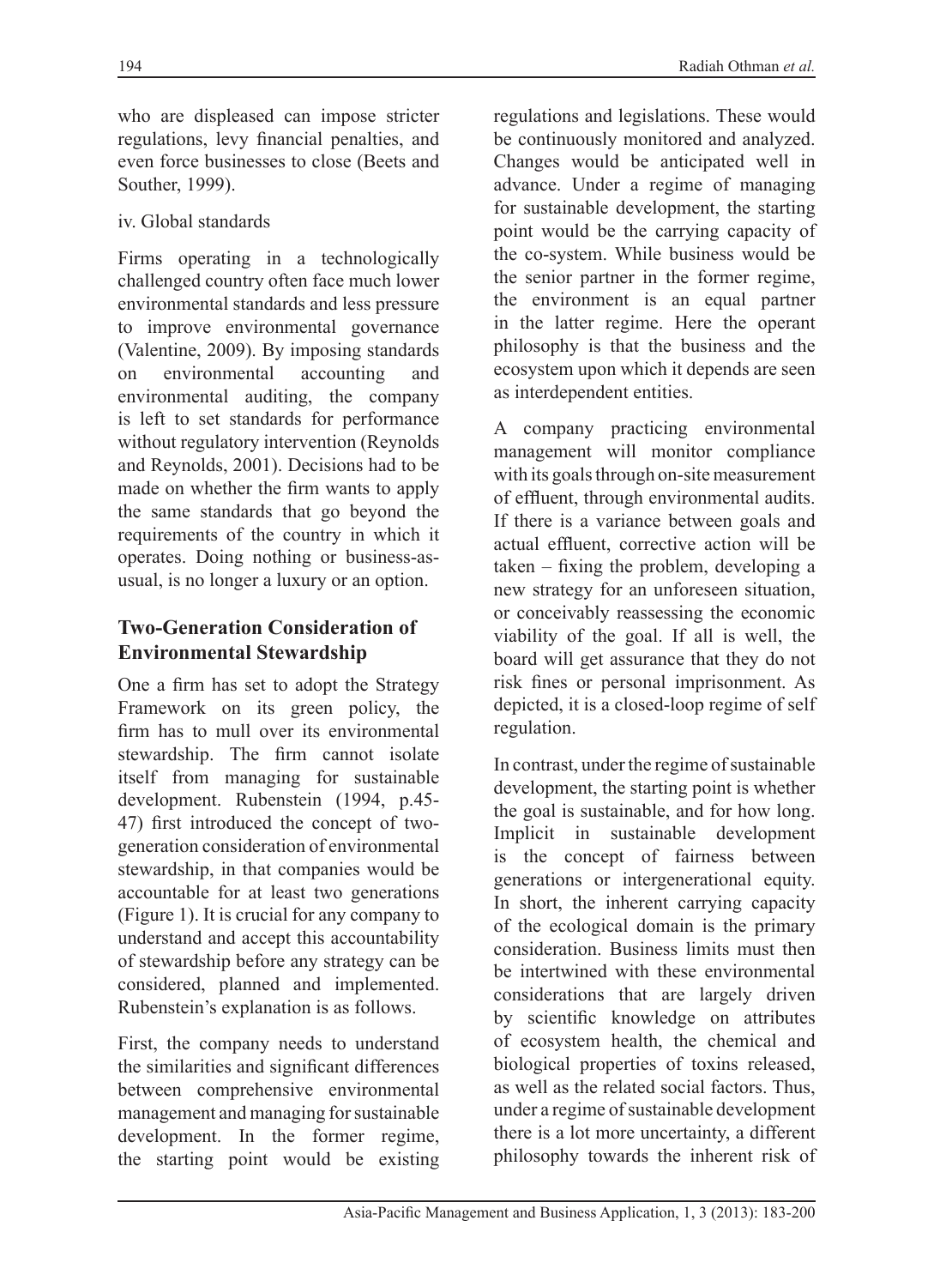

**Figure 3: Environmental stewardship for two-generations**

damage to the environment. The "correct thermostat setting" is an ambiguous, shifting value reflected from the mirror of public perceptions. A critical concern is the level of irreversible damage to fragile natural capital and the monitoring regime that must be in place to anticipate this point of no return before it is reached. The company sees itself as a global citizen, a citizen interdependent on local and global ecosystem.

## **Conclusion**

This strategic framework is proposed for the corporate strategists in planning their commitment on Green policy and as such, GAR. The framework would be able to provide the management with the tools required to strike the balance between the economic, social and ecological considerations. Corporate decisions could help shape the transfer of wealth between a corporation and the community in which it operates. The corporate leaders might be attracted to the ideas if they realise that a balance can be achieve between environmental responsibility and economic responsibility either more profits can be generated or reduce the possibility for penalties and reputation damaging. In order to sell this idea, they need to be convinced that the government, as the policy-maker of the country is serious in its commitment of a better and greener Malaysia. There are various issues to be considered as prescribed in the framework, thus close working cooperation and collaboration with the policy makers and stakeholders is trivial as green policy leading to sustainable development will not only benefit the firms but the country as a whole.

In a country like Malaysia where the environmental commitment at the highest level of corporate strategy is a rare incident, it is important that the policy-makers understand the realities underpinning the challenges faced by the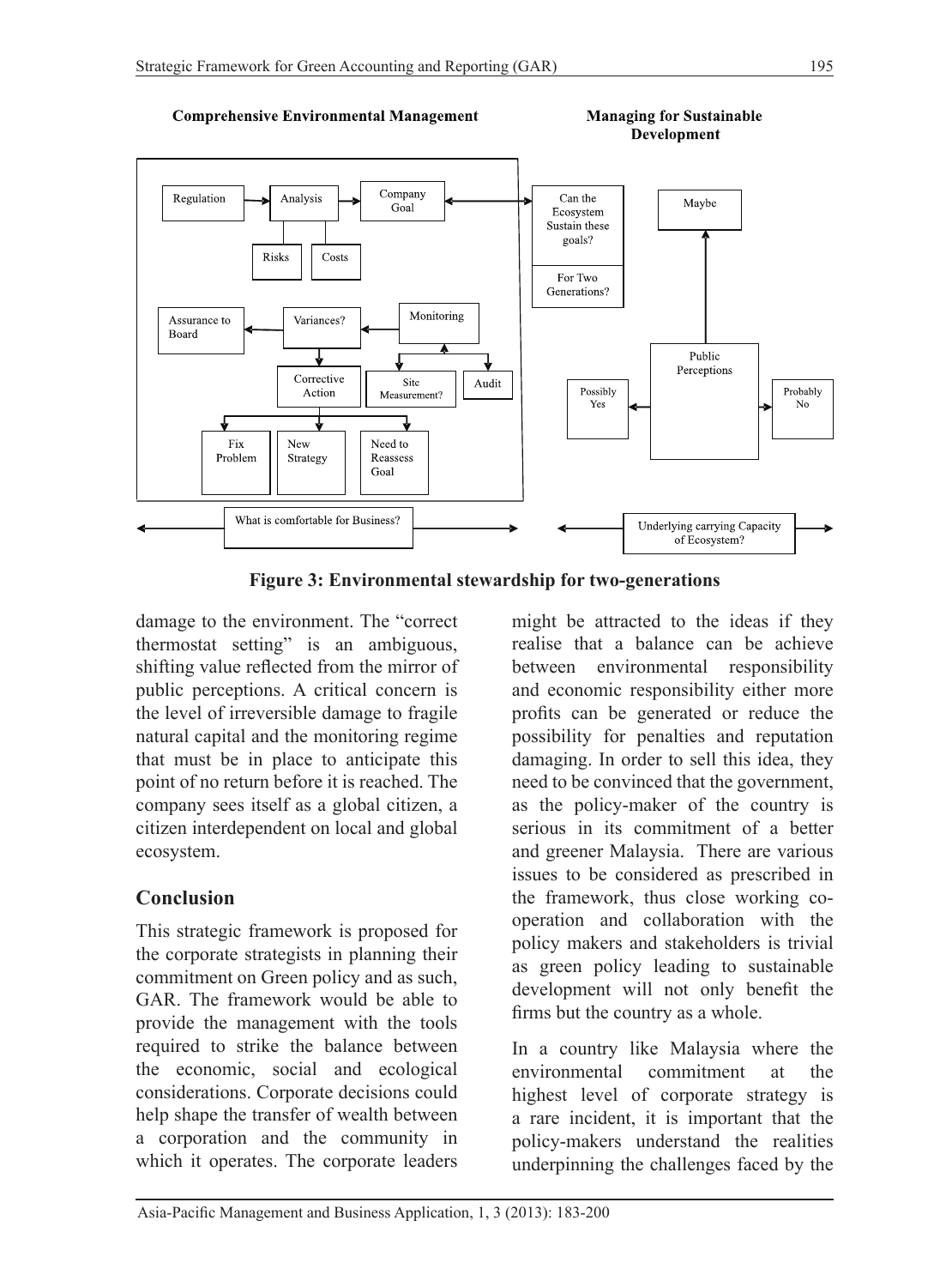corporate. The firms' management need to be convinced that they can deliver their environmental responsibility without disadvantaging them economically thus careful consideration and understanding of the inter-relationship between the strategy, responsibilities and impact of the green policy is critical. Policy maker should facilitate the process but eliminating structural flaws but readily to imply more regulatory control if this is found to be more effective in ensuring that that the firms are environmentally responsible on the land of Malaysia. The Board needs to know why business as usual is no longer an option. The accountants must play a role in sensitizing management to the issues. According to Rubenstein (1994,p.198),

> *" if accounting is not part of the bridge between the three solitudes of wilderness, business and poverty, it will be part of the abyss that separates them."*

#### **Notes on Contributor**

**Radiah Othman** is a senior lecturer with School of Accountancy and teaches both undergraduate and postgraduate papers. She has research interests in nonprofit organisations and public sector

### **References**

- Abbott, W. F., & Monsen, R. J. 1979. On the Measurement of Corporate Social Responsibility: Self-reported Disclosures as a Method of Measuring Corporate Social Involvement *Academy of Management Journal, 22*(3), 501- 516.
- Al-Tuwaijri, S., A, Christensen, T. E., & Hughes, K. (2004). The Relations among Environmental Disclosure,

accountability, sustainability accounting and reporting. She had published more than 30 articles in various international refereed journals such as Corporate Social Responsibility and Environmental Management, Journal of Business Ethics, International Journal of Disclosure and Governance, and Voluntas: International Journal of Voluntary and NonProfit Organizations. Her papers have won awards at international level. She has successfully supervised 2 PhD and 5 Masters Dissertations and examined 1 PhD and 9 Masters Dissertations.

**Haslinda Yusoff** is a senior lecturer and she as head of academic operation management in faculty of accountancy Universiti Teknologi MARA. She has research interests in Corporate Social Responsibity, CSR disclosure practice, Sustainability Practices, and Corporate Social Responsibility.

**Normahiran Yatim** is a lecturer in faculty of accountancy university Teknologi MARA. She has research interest in Corporate Social Responsibity, CSR disclosure practice, Sustainability Practices, and Corporate Social Responsibility.

Environmental Performance and Economic Performance: A Simultaneous Equations Approach. *Accounting, Organizations and Society, 29* (5-6), 447-471.

Anton, W. R. Q., Deltas, G., & Khanna, M. (2004). Incentives for Environmental Self-regulation and Implications for Environmental Performance. *JournalofEnvironmentalEconomics and Management, 48* (1), 632-654.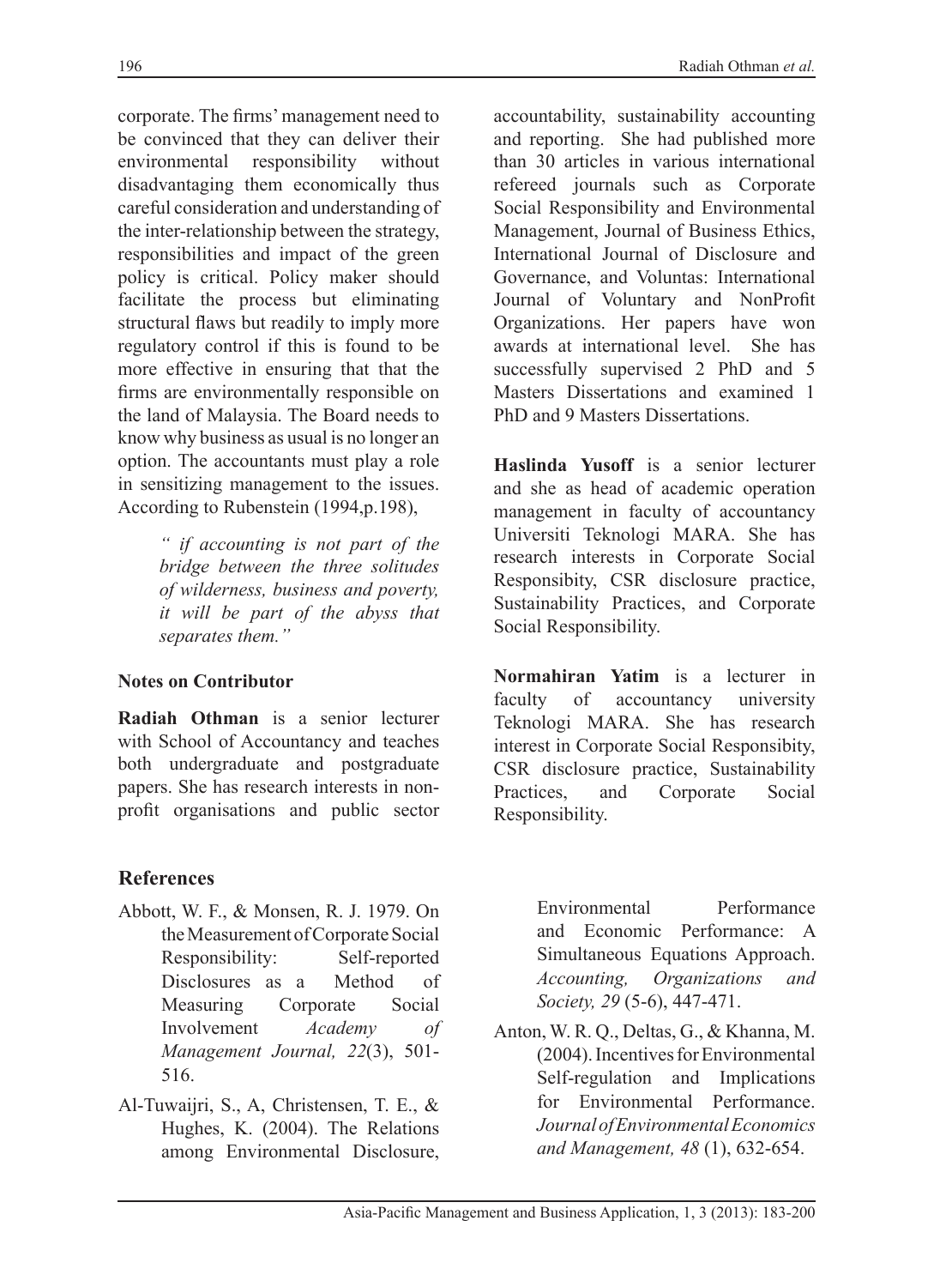- Bebbington, J., Gray, R., Thomson, I., & Walters, D. (1994). Accountants' Attitudes and Environmentally Sensitive Accounting. *Accounting and Business Research, 24*(94), 109- 120.
- Beets, S.D., and Souther, C. 1999, Corporate Environmental Reports: The Need for Standards and an Environmental Assurance Service, *Accounting Horizons, June, 13(2): 12-145.*
- Begley, R. (1996). Is ISO 14000 Worth it? *Journal of Business Strategy, 17*(5), 50-55.
- Bell, C., L. (1997). The ISO 14001 Environmental Management Systems Standard: One American's View. In C. Sheldon (Ed.), *ISO 14000 and Beyond: Environmental Management Systems in the Real World* (pp. 61-92). Sheffield: Greenleaf Publishing.
- BenJerry (2012) available from http:// www.benjerry.com
- Bowman, E. H., & Haire, M. (1975). A Strategic Posture toward Corporate Social Responsibility. *California Management Review, Winter*, 49-58.
- Buhr, N. (1998). Environmental Performance, Legislation and Annual Report Disclosure: The Case of Acid Rain and Falconbridge. *Accounting, Auditing & Accountability Journal, 11*(2), 163-190.
- Burton, B.K., Farh, J.L. and Hegarty, W.H. (2000), A Cross-cultural comparison of corporate social responsibility orientation: Hong Kong vs United States students, *Teaching Business Ethics,* 4(2): 151-67.
- Carter, N. 2001. *The politics of the environment: Ideas, activism and policy.* Cambridge University press: Cambridge, UK.
- Cox, P., Brammer, S., & Millington, A. (2004). An Empirical Examination of Institutional Investor Preferences for Corporate Social Performance. *Journal of Business Ethics, 52*, 27- 43.
- Deegan, C., Geddes, S., & Staunton, J. (1995). A Survey of Australian Accountants' Attitudes on Environmental Reporting *Accounting Forum, 19*(2/3), 143- 162.
- Doh, J.P. and Teegen, H. 2003. *Globalization and NGOs: Transforming Business, Governments, and Society*, Praeger: Wesport, CT.
- Epstein, M., Flamholtz, E., & McDonough, J. J. (1976). Corporate Social Accounting in the United States of America: State of the Art and Future Prospects. *Accounting, Organizations and Society*, 3-22.
- Esty, D.C. and Winston, A.S. (2006), *Green to Gold.*Yale University Press: USA.
- Fryxell, GE and Vryza, M. (1999). Managing environmental issues across multiple functions: an empirical study of corporate environmental departments and functional co-ordination. *Journal of Environmental Management,* 55: 39-56.
- Frost, G. R., & Wilmshurst, T. D. (1996). Australian Directors and the Environment: Their Response and Attitudes. *Accountability and Performance, 2*(2), 37-50.
- Galbreath, J. (2006). Corporate social responsibility strategy: strategic options, global considerations, *Corporate Governance,* 6(2), 175- 187.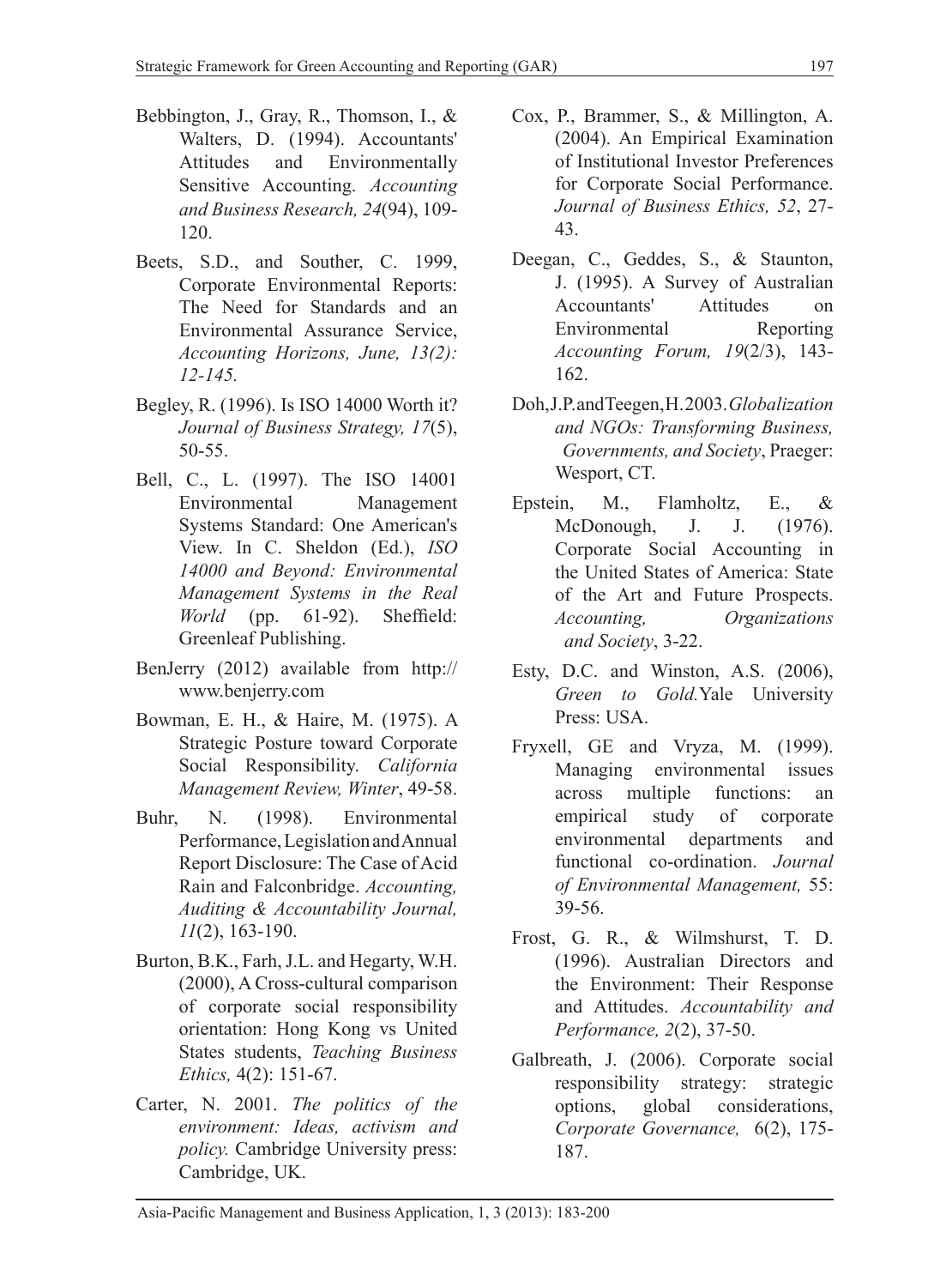- Galbreath, J. (2009). Building corporate social responsibility into strategy. *European Business Review,* 21(2), 109-127.
- Gray, R., Kouhy, R., & Lavers, S. (1995a). Corporate Social and Environmental Reporting: A Review of the Literature and a Longitudinal Study of UK Disclosure. *Accounting, Auditing & Accountability Journal, 8*(2), 47-77.
- Grinnel, D.J. and Hunt, HG (2000). Development of an integrated course in accounting: focus on environmental issues. *Issues in Accounting Education,* 15(1):19-42.
- Jaggi, B., & Zhao, R. (1996). Environmental Performance and Reporting: Perceptions of Managers and Accounting Professionals in Hong Kong. *The International Journal of Accounting, 31*(3), 333-346.
- Kolk, A. 2005. Environmental Reporting by Multinationals from the Triad: Convergence or Divergence? *Management International Review, 45: 145-166.*
- Lehman, G. (1999). Disclosing New Worlds: A Role for Social and Environmental Accounting and Auditing. *Accounting,Organizations and Society, 24(3)*, 217-241.
- Lodhia, S. K. (2003). Accountants' Responses to the Environmental Agenda in a Developing Nation: An Initial and Exploratory Study on Fiji. *Critical Perspective on Accounting, 14*(7), 715-737.
- McGowan, S., Lehman, G., & Smith, M. (2000). Stakeholder Accountability and Corporate Environmental Perspectives. *Accounting, Accountability and Performance, 6*(2), 63-88.
- Miles, M. B., & Huberman, A. M. (1994). *Qualitative Data Analysis* (2nd edition ed.). Thousand Oak: CA: Sage.
- Nik Ahmad, N. N. (2004). Environmental Disclosures in Malaysian Annual Reports: A Legitimacy Theory Perspective. *IJCM, 14*(1), 44-58.
- Patten, D.M. (1992). Intra-industry environmental disclosures in response to the Alaskan oil spill: A note on legitimacy theory. *Accounting, Organizations and Society,* 17:471-475.
- Porter, M. (1980) *Competitive Strategy: Techniques for analyzing industries and competitors.* Free Press:New York, USA.
- Reynolds, P. and Reynolds, M.A. (2001). The vision process. Ohio CPA Journal, 60(1): 14- 20.
- Reinhardt, F. (1999). Bringing the environment down to Earth. *Harvard Business Review.* July-August:149-157.
- Rondinelli, D. and Vastag, G. (2000). The value of ISO 14001 environmental management systems. *European Management Journal,* 18(5): 499- 510.
- Rubenstein, D.B. (1994), *Environmental Accounting for the sustainable corporation – Strategies and Techniques,* Quorum Books: Westport, CT USA
- Sani, S. (1999). *Environmental Management Issues and Challenges in the Next Millennium in Malaysia.* Unpublished Manuscript, Bangi, Malaysia.
- Valentine, S.V. (2009), The Green Onion: A Corporate Environmental Strategy Framework, *Corporate Social*